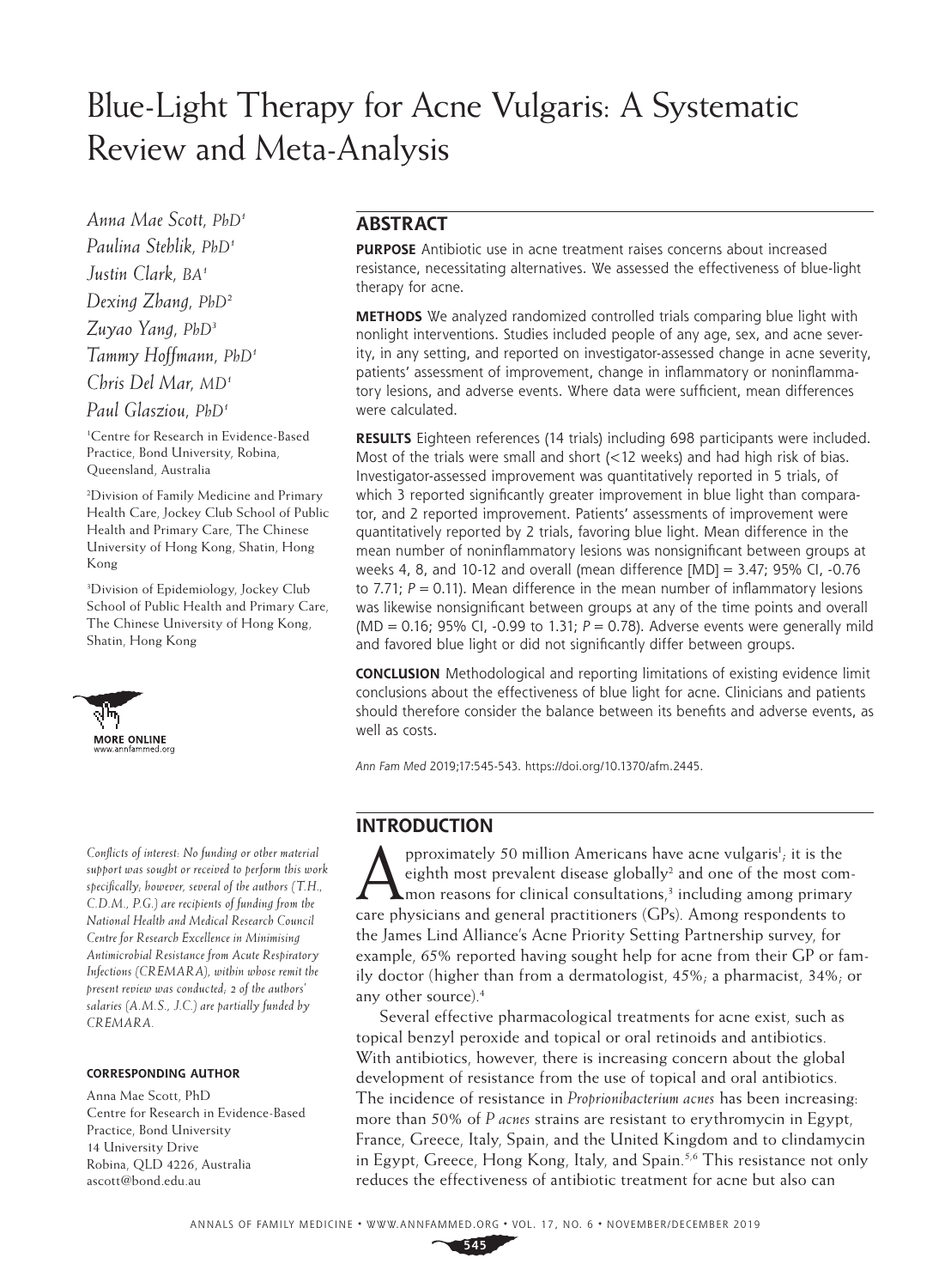spread to untreated contacts and hence affect greater population antibiotic resistance patterns.

Alternatives to antibiotics for acne treatment are thus desirable. One recent option is the use of various forms of light therapy, particularly blue-light therapy. Light in the 407- to 420-nm wavelength range has been shown to have a bactericidal effect on *P acnes*. 7 The proposed mechanism is the excitation of bacterial porphyrins (coproporphyrin III and protoporphyrin IX) leading to the release of singlet oxygen and reactive free radicals that exert bactericidal effects.<sup>3,8</sup>

The US Food and Drug Administration (FDA) has approved light-emitting diode (LED) devices (blue, red, and blue/red light devices) for at-home use,<sup>9</sup> and the market for light therapy devices for acne is growing: the first device received FDA approval in 2009, and 35 devices are on the market now.10 Patient interest in these devices is correspondingly increasing, with "Which physical therapies, including lasers and other light-based treatments, are safe and effective in treating acne?" being the top acne treatment uncertainty identified by patients responding to the James Lind Alliance survey, at 35% of respondents.<sup>4</sup> Given the increased availability over-the-counter treatments, patient interest, and decreasing price—as well as the concerns about adverse events and antibiotic resistance caused by present treatments—interest is likely to keep increasing.

Application of blue light does require considerable commitment by the user, however, with typical at-home devices being used twice a day for 30 to 60 minutes for 4 to 5 weeks. Therefore, evidence of the size and sustainability of any effect would be important to potential users. A 2016 Cochrane review of all types of light therapy for acne found 71 trials, with little evidence for most, but low certainty of evidence for green or blue lights.<sup>11</sup> Further trials of blue light have been published since, however. We therefore undertook a systematic review of randomized controlled trials examining the effects of blue-light therapy for acne compared with any other nonlight therapy, in people of any age, sex, and acne severity. The present systematic review will also underpin a proposed entry for blue-light therapies for acne in the *Handbook of Non-Drug Interventions* (HANDI), which aims to promote effective nondrug treatments for general practice or primary care.<sup>12</sup>

## **METHODS**

#### **Protocol**

The protocol for this systematic review was registered on PROSPERO: [http://www.crd.york.ac.uk/PROSPERO/](http://​www.​crd.​york.​ac.​uk/​PROSPERO/​display_​record.​php?​ID=CRD42018090053) [display\\_record.php?ID=CRD42018090053.](http://​www.​crd.​york.​ac.​uk/​PROSPERO/​display_​record.​php?​ID=CRD42018090053)

## **Included Studies**

We included randomized controlled trials of any design (eg, parallel, crossover), in which randomization was by individual or by body part (eg, split face studies); participants of any age, sex, and severity of acne were included. Included studies investigated light treatment of restricted wavelength, in which blue light was a major component. The comparator could be any intervention other than light (including placebo; topical agents such as retinoids, benzoyl peroxide, or antibiotics; or oral antibiotics or isotretinoin). Nonrandomized study designs were excluded.

The primary outcome was investigator-assessed change in acne severity. Secondary outcomes included patient's global assessment of improvement, changes in inflammatory lesions (papules, pustules, nodules), changes in noninflammatory lesions (open and closed comedones), and adverse events.

## **Search Strategy**

We searched PubMed, the Cochrane Central Register of Controlled Trials (via Wiley), Embase (via Elsevier), CINAHL (via EBSCO), and the Web of Science Core Collection (via Clarivate Analytics) from inception to March 5, 2018; we searched the clinical trial registries [\(clinicaltrials.gov](http://clinicaltrials.gov) and the World Health Organization's who.int) on August 7, 2018 (Supplemental Appendix, available at [http://www.AnnFamMed.org/](http://www.AnnFamMed.org/content/17/6/545/suppl/DC1/) [content/17/6/545/suppl/DC1/\)](http://www.AnnFamMed.org/content/17/6/545/suppl/DC1/). We also did forward and backward citation searches of the included studies (on August 7, 2018). No date or language restrictions were applied.

#### **Screening and Data Extraction**

Screening of the literature was conducted by 2 authors independently, first by title/abstract and subsequently in full text. Discrepancies were resolved by consensus or referring to a third author if necessary. Three data extraction forms were predesigned and piloted for this review: Table of Characteristics form, Primary and Secondary Outcomes data form, and Risk of Bias form. Data from included studies were extracted independently in pairs into the data extraction forms. Discrepancies were resolved by discussion or by reference to a third author.

#### **Risk of Bias**

The risk of bias was assessed with the Cochrane Collaboration's Risk of Bias tool,<sup>13</sup> by 2 authors independently, with discrepancies resolved by discussion.

#### **Statistical Analysis**

A meta-analysis was conducted where data were sufficient to pool. The results are presented as mean differences with 95% CIs via a random effects model; there

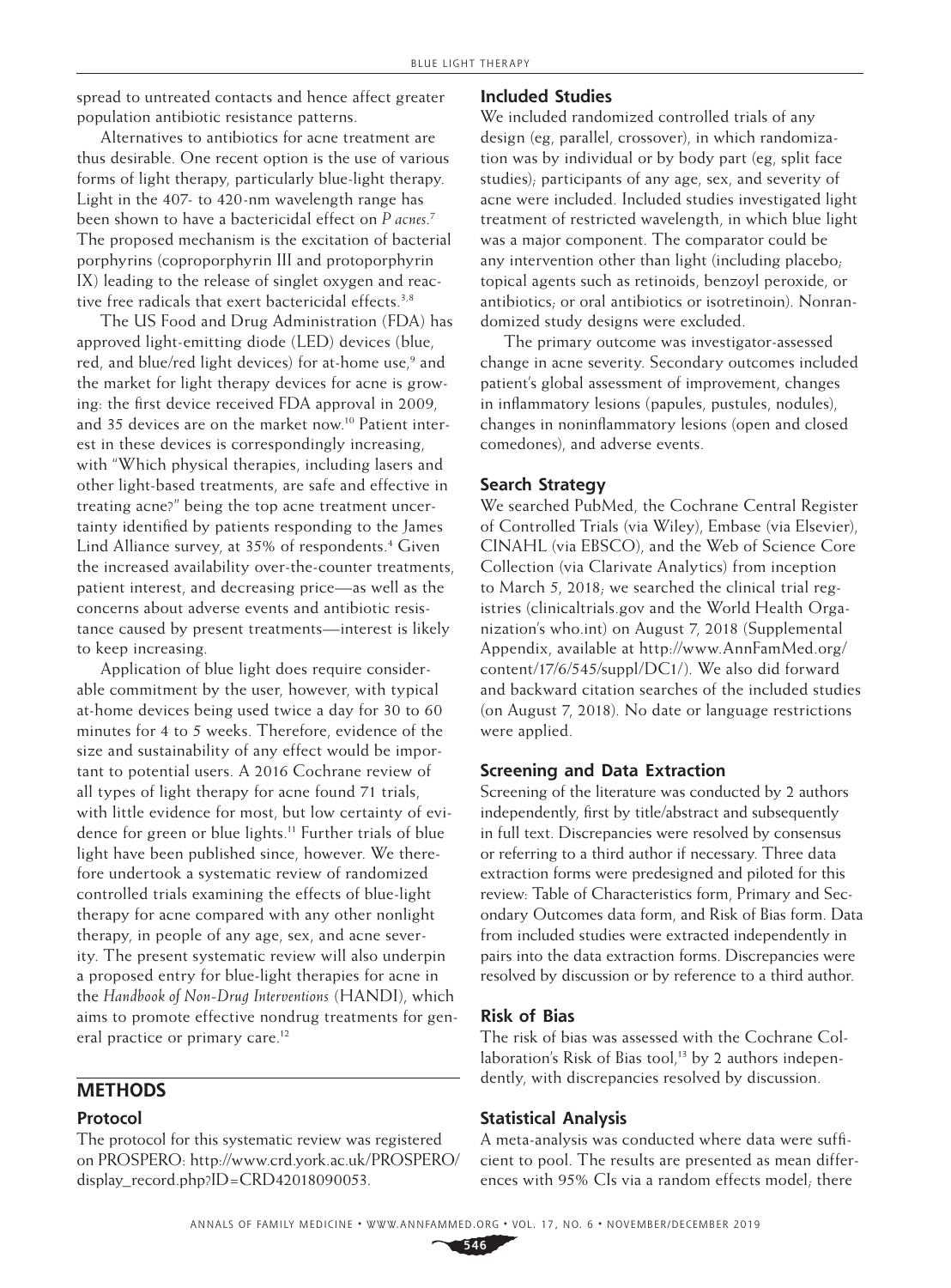were sufficient data to present outcomes at weeks 4, 8, and 10-12. Because of the general paucity of metaanalyzable data, we did not conduct a sensitivity analysis to assess the impact of excluding trials with lower





quality (moderate or high risk of bias). Where data were presented as a mean and range, rather than mean and standard deviation, the range was converted to standard deviation.<sup>14</sup>

# **RESULTS**

## **Search Results**

The electronic search identified 872 references, which were supplemented with 206 from forward and backward citations of the included studies (1,078 in total). Removing duplicates left 774. Screening these on title and abstract excluded 696, leaving 78, for which we obtained fulltext articles. Screening these excluded another 60 (Supplemental Table 1 and Supplemental Table 2, available at [http://www.AnnFamMed.org/](http://www.AnnFamMed.org/content/17/6/545/suppl/DC1/) [content/17/6/545/suppl/DC1/\)](http://www.AnnFamMed.org/content/17/6/545/suppl/DC1/), to leave 18 included references that describe 14 trials (Figure 1). No additional publications that met the inclusion criteria were identified from searches of clinical trial registries (Supplemental Table 3, available at [http://www.AnnFamMed.org/](http://www.AnnFamMed.org/content/17/6/545/suppl/DC1/) [content/17/6/545/suppl/DC1/\)](http://www.AnnFamMed.org/content/17/6/545/suppl/DC1/).

## **Risk of Bias**

The overall risk of bias was high for most trials, particularly for blinding and selective reporting, and uncertain for allocation concealment and random sequence generation (Figure 2).

# **Characteristics of Included Studies**

All 14 included trials were in English: 9 were full papers,<sup>15-23</sup> 2 were full papers with conference abstracts,<sup>3,24</sup> and 3 were conference abstracts alone<sup>25-27</sup> (Table 1).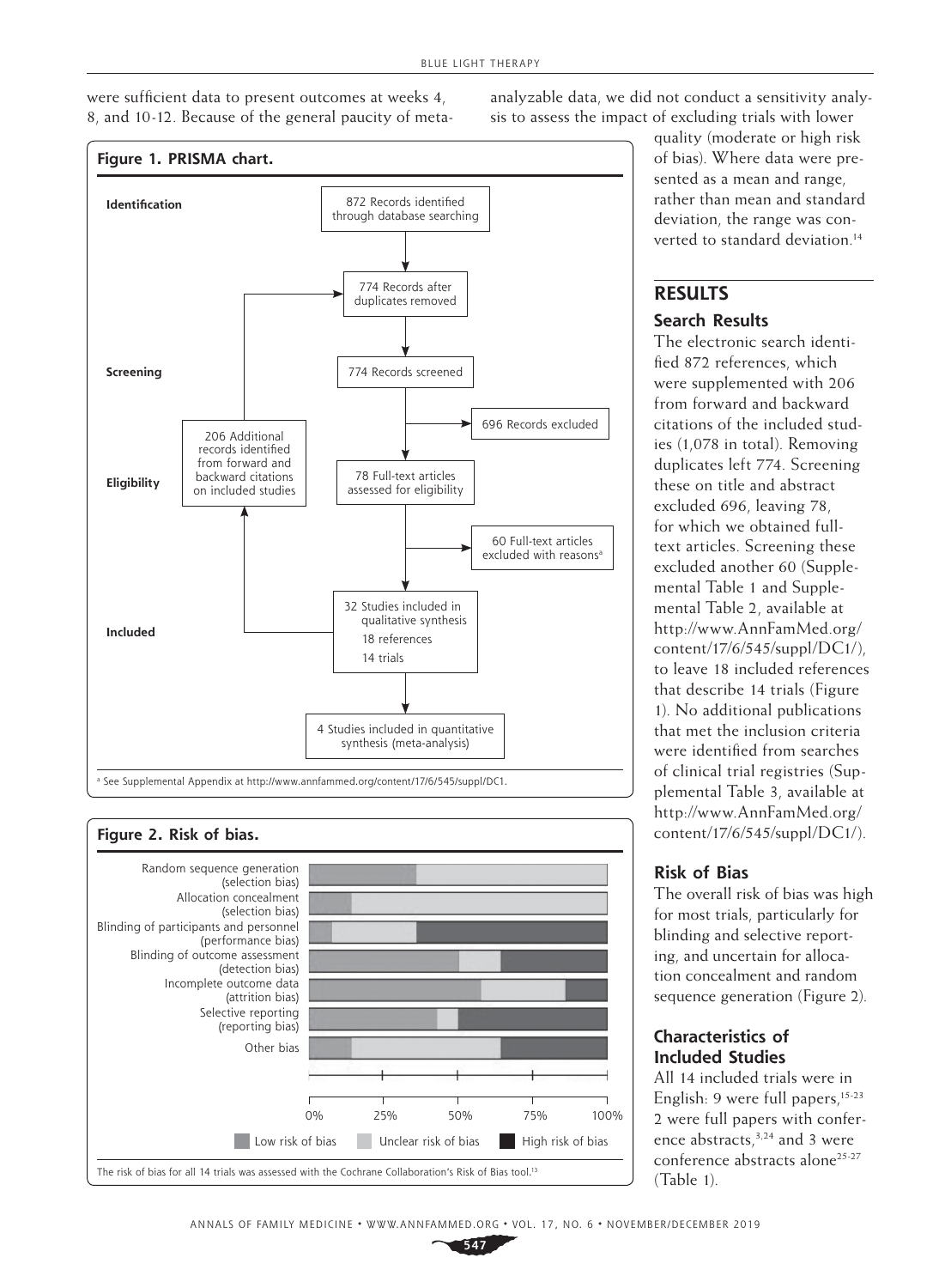The trials included 698 participants in total; most trials were small, with only 5 containing more than 50 participants.8,16,17,21,26

The unit of randomization was individual patients, except for 3 trials in which hemifaces were randomized<sup>16,18,23</sup> and 1 trial that randomized by lesion.<sup>20</sup>

Blue light alone was the intervention in 8 trials, $16-20,23$ 

2 trials had both a blue-alone arm and a blue/redlight arm,8,26 and 4 trials used a blue/red combination light.3,15,21,27 Three trials combined the light intervention with topical treatments as adjuncts.<sup>21,24,25</sup>

Five trials compared the blue light with no treatment or a sham device. Other comparators included topical cleansers (such as benzoyl peroxide), other

## **Table 1. Characteristics of Included Studies**

|                                                               | Study                    |                                   |                                 | <b>Participants</b>                                |                           | Intervention                                                                  |                                    |                                           |  |
|---------------------------------------------------------------|--------------------------|-----------------------------------|---------------------------------|----------------------------------------------------|---------------------------|-------------------------------------------------------------------------------|------------------------------------|-------------------------------------------|--|
| Author, Year,<br>Location                                     | Unit of<br>Randomization | Follow-Up <sup>a</sup><br>(Weeks) | Mean Age<br>in Years<br>(Range) | <b>Acne Severity</b><br>Mild<br>Moderate<br>Severe | ${\bf N}$<br><b>Total</b> | Light Wavelength:<br>Blue = $4-500$ nm<br>$Red = \geq 600$ nm                 | Total<br>No. of<br><b>Sessions</b> | <b>Duration of</b><br>Exposure<br>(Weeks) |  |
| Gold et al, <sup>20</sup> 2011<br>(USA)                       | Lesion                   | $\leq1.5$                         | 30 (NR)                         | Mild, moderate                                     | 30                        | Blue                                                                          | $\overline{4}$                     | 0.3                                       |  |
| Antoniou et al, <sup>16</sup><br>2016 (GRC)                   | Half-face                | 12                                | 21 (16-30)                      | Moderate,<br>severe                                | 98                        | Blue                                                                          | $12$                               | 6                                         |  |
| Tzung et al, <sup>23</sup><br>2004 (TWN)                      | Half-face                | 8                                 | $21(15-32)$                     | Mild, moderate                                     | 31                        | Blue                                                                          | 8                                  | $\overline{4}$                            |  |
| Elman et al, <sup>18</sup><br>2003, (ISR)                     | Half-face                | 12                                | 19 (NR)                         | <b>NR</b>                                          | 23                        | Blue                                                                          | 8                                  | $\overline{4}$                            |  |
| Gold et al, <sup>19</sup> 2005<br>(USA)                       | Individual               | $\overline{4}$                    | $31(13-55)$                     | mild, moderate                                     | 25                        | Blue                                                                          | 8                                  | $\overline{4}$                            |  |
| de Arruda et al, <sup>17</sup><br>2009 (BRA)                  | Individual               | 6                                 | 17 (NR)                         | Moderate,<br>severeb                               | 60                        | Blue                                                                          | 8                                  | $\overline{4}$                            |  |
| Papageorgiou<br>et al, <sup>8</sup> 2000 <sup>c</sup><br>(UK) | Individual               | 12                                | 23, 25, 27 <sup>d</sup><br>(NR) | Mild, moderate                                     | 82                        | a. Blue<br>b. Blue/red                                                        | 84                                 | 12                                        |  |
| Kwon et al, <sup>3</sup> 2013<br>(KOR)                        | Individual               | 12                                | 23, 24 <sup>f</sup><br>(NR)     | Mild, moderate                                     | 35                        | Blue/red                                                                      | 56                                 | $\overline{4}$                            |  |
| Alba et al, <sup>15</sup> 2017<br>(BRA)                       | Individual               | 10                                | 16 (NR)                         | Mild,<br>moderate <sup>9</sup>                     | 22                        | Blue/red                                                                      | 10                                 | 10                                        |  |
| Nestor, et al, <sup>21</sup><br>2016 (USA)                    | Individual               | 12                                | NR (12-18)                      | Mild, moderate                                     | 105                       | a. Blue/red +<br>cleanser<br>b. Blue/red $+$<br>cleanser + 1% SA<br>+ retinol | 84                                 | 12                                        |  |
| Ash et al, <sup>24</sup> 2015<br>(UK)                         | Individual               | 12                                | NR (16-45)                      | Mild, moderate                                     | 41                        | Blue + topical $(SA +$<br>glycolic and lactic<br>acids) + moisturizer         | 28                                 | 8                                         |  |
| Chu, <sup>26</sup> 1999, NR                                   | Individual               | 12                                | NR (NR)                         | Mild, moderate                                     | 107 <sup>h</sup>          | a. Blue<br>b. Blue/red                                                        | 84                                 | 12                                        |  |
| Miller et al, <sup>27</sup><br>2017, NR                       | Individual               | 12                                | NR (12-40)                      | Mild, moderate                                     | <b>NR</b>                 | Blue/red                                                                      | $1^{\mathrm{i}}$                   | <b>NR</b>                                 |  |
| Ash et al, <sup>25</sup> 2013<br>(UK)                         | Individual               | <b>NR</b>                         | NR(NR)                          | Mild, moderate                                     | 39                        | Blue + topical<br>creams                                                      | <b>NR</b>                          | <b>NR</b>                                 |  |

BPO=benzoyl peroxide; BRA=Brazil; GRC=Greece; IGA=Investigators' Global Assessment scale for acne; ISR=Israel; KOR=Korea; n/a=not applicable; NR=not reported; SA = salicylic acid; TWN = Taiwan; UK = United Kingdom; USA = United States of America.

<sup>a</sup> This includes the treatment period.

**b** Acne grade II and III on the Brazilian classification scale. Grade II presents comedones and more inflammatory papules; grade III presents pustules in addition to any of grade II.

c Reported here are the blue-light, blue/red-light, and benzoyl peroxide groups, not the cool white group.

<sup>d</sup> In blue-light, blue/red-light, and benzoyl peroxide groups respectively.

Marked improvement defined as overall treatment response of 60% to 89%; clearance defined as 390%.

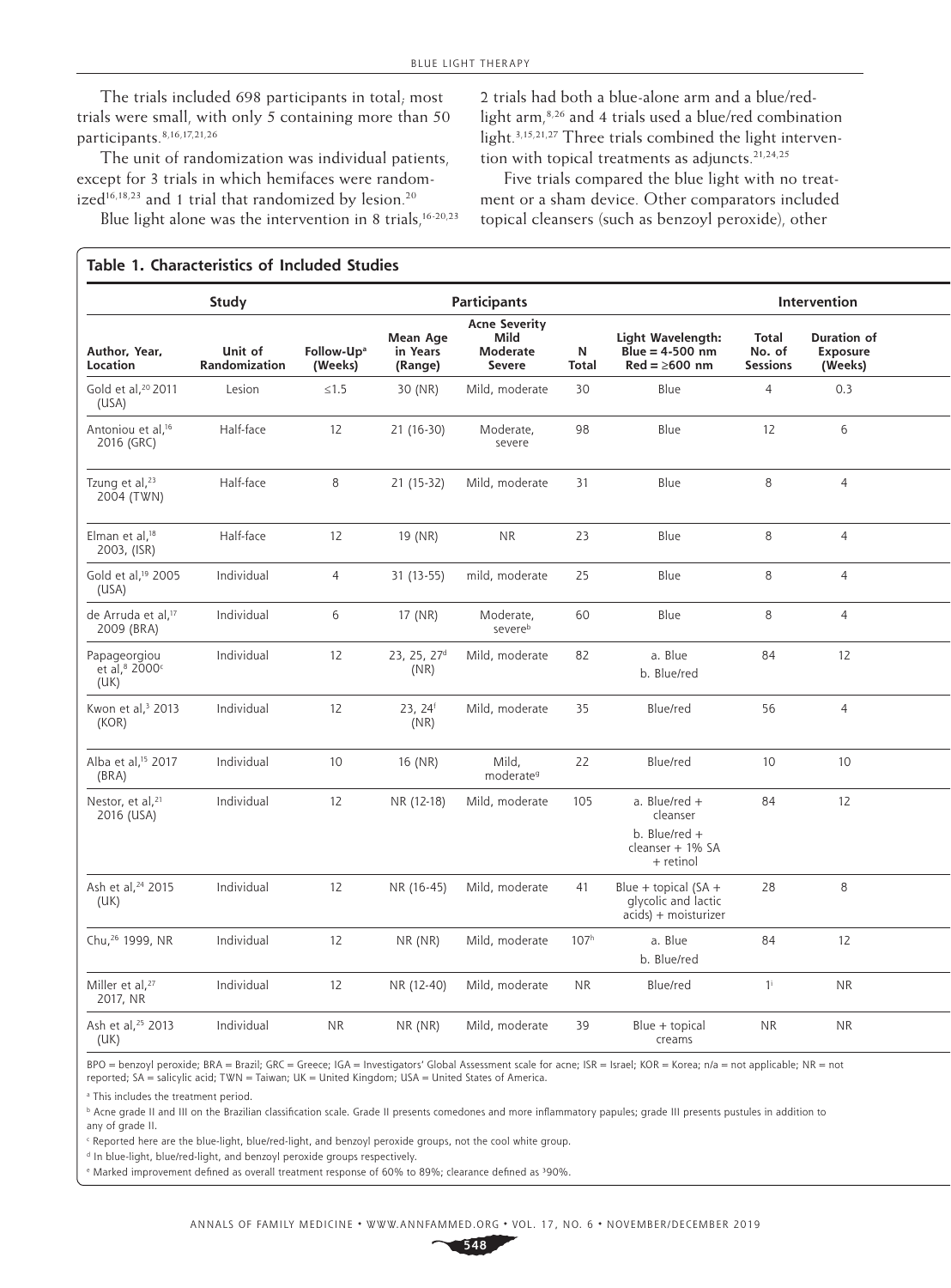topical agents such as salicylic acid to promote desquamation, or retinol. A few trials had several intervention arms to enable comparison of some of the interventions8,21,26 (Supplemental Table 4, available at [http://](http://www.AnnFamMed.org/content/17/6/545/suppl/DC1/) [www.AnnFamMed.org/content/17/6/545/suppl/DC1/\)](http://www.AnnFamMed.org/content/17/6/545/suppl/DC1/).

Follow-up ranged from "up to 10 days" after the first treatment to 12 weeks.

|                                                                                                                                               | Comparator |                                           |                                         |  |
|-----------------------------------------------------------------------------------------------------------------------------------------------|------------|-------------------------------------------|-----------------------------------------|--|
| <b>Duration of</b><br><b>Primary Outcome</b><br>Exposure<br><b>Investigator Assessment</b><br>(Weeks)                                         |            | <b>Total</b><br>No. of<br><b>Sessions</b> | <b>Type</b>                             |  |
| 0.3<br>NR                                                                                                                                     |            | $\overline{4}$                            | Sham device                             |  |
| n/a<br>In blue light group, 34% more patients<br>experienced $\geq$ 2 IGA grade reductions<br>(P < .0001)                                     |            | n/a                                       | No treatment                            |  |
| n/a<br>Patients treated with blue light had greater<br>mean % improvement of overall acne<br>severity (45% vs 12%), $P < .05$                 |            | n/a                                       | No treatment                            |  |
| $\sf NR$<br>n/a                                                                                                                               |            | n/a                                       | No treatment                            |  |
| $\overline{4}$<br>Narrative only                                                                                                              |            | 56                                        | Topical 1% clindamycin                  |  |
| <b>NR</b><br>$\overline{4}$                                                                                                                   |            | 56                                        | Topical BPO 5%                          |  |
| Clear or marked improvemente: blue/red:<br><b>NR</b><br>63% of patients, blue 40%, benzoyl:<br>35%. P value NR.                               |            | <b>NR</b>                                 | Topical BPO 5%                          |  |
| $\overline{4}$<br>Blue/red: 66% more patients rated<br>clear (IGA = 0) or almost clear (IGA = 1),<br>$P < .01$                                |            | 56                                        | Sham device                             |  |
| 10<br><b>NR</b>                                                                                                                               |            | 10                                        | Topical SA peel 10%                     |  |
| Blue/red + cleanser: 19% improve-<br>12<br>ment in IGA scale $(P < .001)$ ; Blue/<br>red + cleanser + SA + retinol 14%;<br>BPO 5% improvement |            | 168                                       | Topical BPO<br>$2.5% + \text{cleanser}$ |  |
| <b>NR</b><br><b>NR</b>                                                                                                                        |            | <b>NR</b>                                 | "Control" (details NR)                  |  |
| 12<br>Narrative only                                                                                                                          |            | 168                                       | Topical BPO 5%                          |  |
| <b>NR</b><br><b>NR</b>                                                                                                                        |            | $2^{j}$                                   | Topical BPO 2.5%                        |  |
| <b>NR</b><br><b>NR</b>                                                                                                                        |            | <b>NR</b>                                 | "Control" (details NR)                  |  |
|                                                                                                                                               |            |                                           |                                         |  |

f In blue-light and sham groups, respectively.

g Acne grade I and II on the Brazilian classification scale. Grade I represents comedones only; grade II represents comedones and more inflammatory papules.

h Total for all 4 groups (blue light, blue/red light, benzoyl peroxide, white light); N for individual groups not reported.

i Reported as "1 session per day," duration NR.

j Reported as "2 sessions per day," duration NR.

## **Primary Outcome: Investigator's Assessment of Improvement**

Heterogeneity, especially of outcome measures, precluded meta-analyses of the primary outcome (investigator-assessed change), or the secondary outcomes of patient-assessed change, and adverse events  $(AEs)$ .

> Five of the 14 trials reported investigator-assessed improvement quantitatively. Of these, 3 reported significantly greater improvement in acne severity as assessed by investigators for blue or blue/red light, as compared with no treatment or sham device.3,16,23 One multiarm trial showed greatest improvement for blue/red light, followed by blue light, and benzoyl peroxide  $(P = NR)<sub>i</sub>$ <sup>8</sup> and another showed greater improvement in blue/red light with or without topicals as compared with benzoyl peroxide  $(P = NR)^{21}$

Two trials reported this outcome narratively. One reported that scores were "similar" between blue-light and clindamycin groups,19 another reported that more than 80% of patients in blue/red-light group showed "moderate to marked improvement in their acne," but no results were reported for either the bluelight–only or benzoyl peroxide groups26 (Table 1).

## **Secondary Outcome: Patients' Assessment of Improvement**

Four trials reported the secondary outcome of patient assessment change (2 quantitatively, 2 narratively) and were generally positive.

In 1 trial, the patients were asked to self-assess the severity of their acne at baseline, using the Visual Analogue Scale, with 0 designating disease-free status and 10 designating a state of acne. All patients in both groups (intervention and control) set their baseline status at 10; final

**549**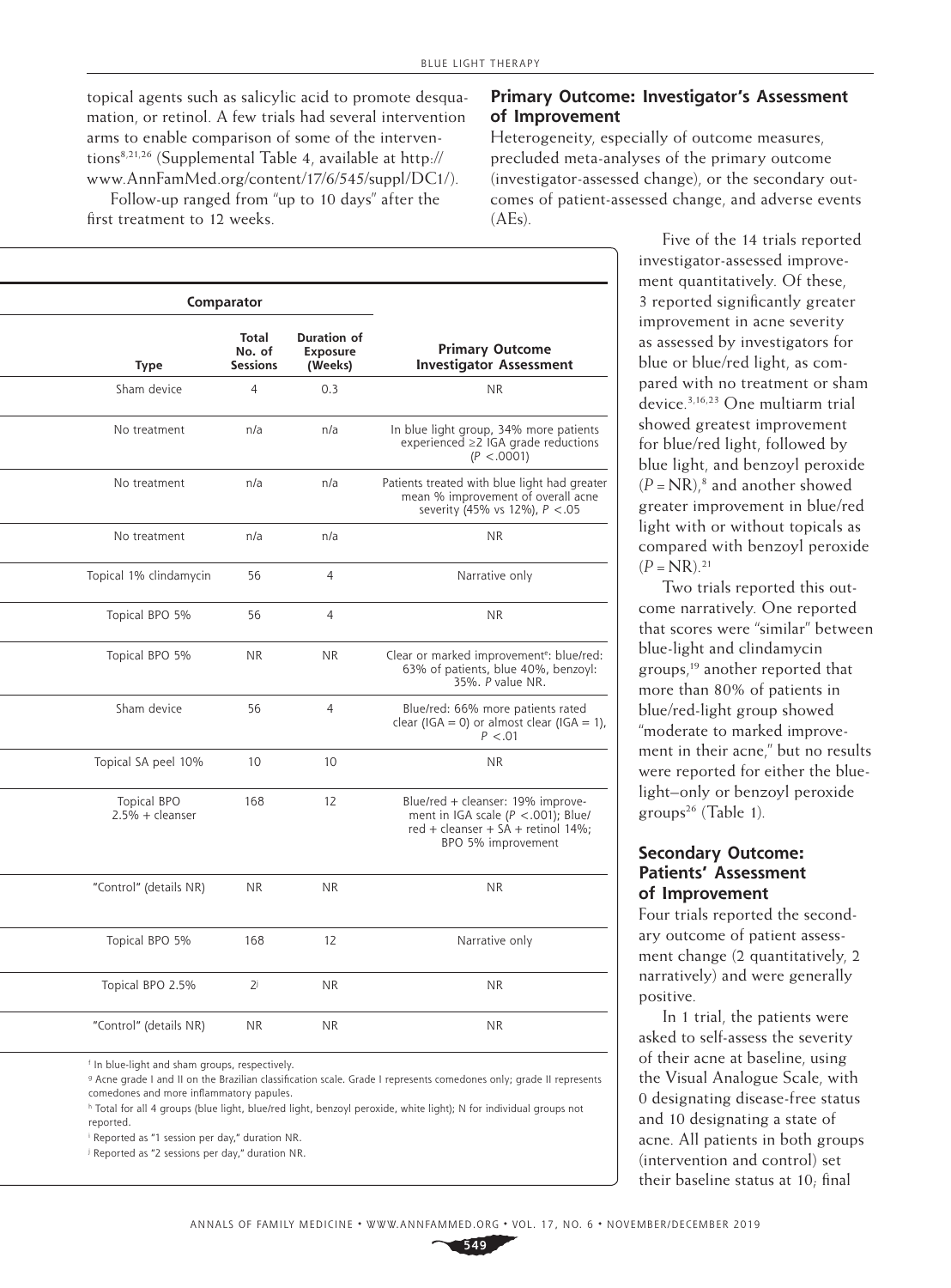scores in the blue/red group more than halved, to 4.3, while increasing for the sham group  $(P < .05)^3$  In another trial, 75% of patients in the blue/red group reported clear or marked improvement, compared with 57% in the blue-light–only and 35% in the benzoyl peroxide group  $(P = NR).$ <sup>8</sup>

Two trials reported this outcome narratively; one reported similar scores between the blue-light and clindamycin groups,<sup>19</sup> and another reported "moderate to marked improvement" in the blue/red-light group but did not report outcomes for the blue-light–only or benzoyl peroxide group.<sup>26</sup>

#### **Secondary Outcome: Noninflammatory Lesions**

Data were sufficient to pool at weeks 4, 8, and 10-12 for the mean difference between groups in the mean number of noninflammatory lesions treated with blue light or comparator. The difference between groups was not significant at any of the time points or overall (MD 3.47; 95% CI, -0.76 to 7.71; *P*=0.11) (Figure 3).

## **Secondary Outcome: Inflammatory Lesions**

Meta-analysis was possible for the mean difference in the mean number of inflammatory lesions at weeks 4, 8, and 10-12. There was no significant difference between patients or lesions treated with blue light or a comparator at any of the time points or overall (MD 0.16; 95% CI, -0.99 to 1.31;  $P = 0.78$ ) (Figure 4).

#### **Secondary Outcome: Adverse Events**

Ten trials reported on AEs (including skin irritation, erythema, dryness, tightness, rashes, peeling, itching, burning, acne flare-ups, changes in pigmentation) in varying degrees of detail.

### **Figure 3. Mean difference between groups in the mean number of noninflammatory lesions.**

|                                                                                      |       | <b>Blue Light</b> |              |      |           | Comparator   |                          | Mean                                       |                   |               |                          |    |
|--------------------------------------------------------------------------------------|-------|-------------------|--------------|------|-----------|--------------|--------------------------|--------------------------------------------|-------------------|---------------|--------------------------|----|
| Study or<br>Subgroup                                                                 | Mean  | SD                | <b>Total</b> | Mean | <b>SD</b> | <b>Total</b> | Weight,<br>$\frac{0}{0}$ | <b>Difference</b><br>IV, Random,<br>95% CI |                   |               |                          |    |
| 1.1.2 Week 4                                                                         |       |                   |              |      |           |              |                          |                                            |                   |               |                          |    |
| de Arruda et al, <sup>17</sup><br>2009 (BRA)                                         | 85.92 | 57.78             | 24           | 93.5 | 69.74     | 28           | 1.4                      | 7.58<br>(-42.24 to 27.08)                  |                   |               |                          |    |
| Gold et al, <sup>19</sup><br>2005 (USA)                                              | 23.3  | 12.25             | 12           | 20.3 | 17.75     | 13           | 9.5                      | 3.00<br>$(-8.88 \text{ to } 14.88)$        |                   |               |                          |    |
| Nestor et al, <sup>21</sup><br>2016 (USA)                                            | 30    | 17.7              | 31           | 29.6 | 19.2      | 33           | 13.9                     | 0.40<br>$(-8.64 \text{ to } 9.44)$         |                   |               |                          |    |
| Subtotal (95% CI)                                                                    |       |                   | 67           |      |           | 74           | 24.9                     | 0.98<br>$(-6.06 \text{ to } 8.03)$         |                   |               |                          |    |
| Heterogeneity: $\tau^2 = 0.00$ ; $\chi^2 = 0.36$ ; df = 2 (P = 0.83); $l^2 = 0\%$    |       |                   |              |      |           |              |                          |                                            |                   |               |                          |    |
| Test for overall effect $Z = 0.27$ ( $P = 0.78$ )                                    |       |                   |              |      |           |              |                          |                                            |                   |               |                          |    |
| 1.1.3 Week 8                                                                         |       |                   |              |      |           |              |                          |                                            |                   |               |                          |    |
| Gold et al, <sup>19</sup><br>2005 (USA)                                              | 21.4  | 8                 | 9            | 12.5 | 8.5       | 9            | 17.0                     | 8.90<br>$(1.27$ to $16.53)$                |                   |               |                          |    |
| Nestor et al, <sup>21</sup><br>2016 (USA)                                            | 27.1  | 16.1              | 28           | 27.8 | 17.1      | 32           | 15.2                     | $-0.70$<br>$(-9.11$ to 7.71)               |                   |               |                          |    |
| Subtotal (95% CI)                                                                    |       |                   | 37           |      |           | 41           | 32.3                     | 4.27<br>$(-5.13 \text{ to } 13.67)$        |                   |               |                          |    |
| Heterogeneity: $\tau^2 = 29.31$ ; $\chi^2 = 2.75$ ; df = 1 (P = 0.10); $l^2 = 64\%$  |       |                   |              |      |           |              |                          |                                            |                   |               |                          |    |
| Test for overall effect $Z = 0.89$ ( $P = 0.37$ )                                    |       |                   |              |      |           |              |                          |                                            |                   |               |                          |    |
| 1.1.4 Week 10-12                                                                     |       |                   |              |      |           |              |                          |                                            |                   |               |                          |    |
| Alba et al, <sup>15</sup> 2017<br>(BRA)                                              | 24    | 5                 | 11           | 16   | 4         | 11           | 29.2                     | 8.00<br>(4.22 to 11.78)                    |                   |               |                          |    |
| Nestor et al, <sup>21</sup><br>2016 (USA)                                            | 25.7  | 16.8              | 27           | 29.4 | 19.4      | 33           | 13.7                     | $-3.70$<br>$(-12.86 \text{ to } 5.46)$     |                   |               |                          |    |
| Subtotal (95% CI)                                                                    | 38    |                   |              |      |           | 44           | 42.9                     | 2.92<br>$(-8.44 \text{ to } 14.29)$        |                   |               |                          |    |
| Heterogeneity: $\tau^2 = 55.65$ ; $\chi^2 = 5.35$ ; df = 1 (P = 0.02); $l^2 = 81\%$  |       |                   |              |      |           |              |                          |                                            |                   |               |                          |    |
| Test for overall effect $Z = 0.50$ ( $P = 0.61$ )                                    |       |                   |              |      |           |              |                          |                                            |                   |               |                          |    |
| Total (95% CI)                                                                       |       |                   | 142          |      |           | 159          | 100.0                    | 3.47<br>$(-0.76$ to 7.71)                  |                   |               |                          |    |
| Heterogeneity: $\tau^2 = 12.26$ ; $\chi^2 = 10.25$ ; df = 6 (P = 0.11); $l^2 = 41\%$ |       |                   |              |      |           |              |                          |                                            |                   |               |                          |    |
| Test for overall effect $Z = 1.61$ ( $P = 0.11$ )                                    |       |                   |              |      |           |              |                          | $-20$                                      | $-10$             | 10<br>$\circ$ |                          | 20 |
| Test for subgroup differences: $\chi^2 = 0.31$ ; df = 2 (P = 0.85); $l^2 = 0\%$      |       |                   |              |      |           |              |                          |                                            |                   |               |                          |    |
|                                                                                      |       |                   |              |      |           |              |                          |                                            | Favors blue light |               | <b>Favors comparator</b> |    |
| BRA = Brazil; USA = United States of America.                                        |       |                   |              |      |           |              |                          |                                            |                   |               |                          |    |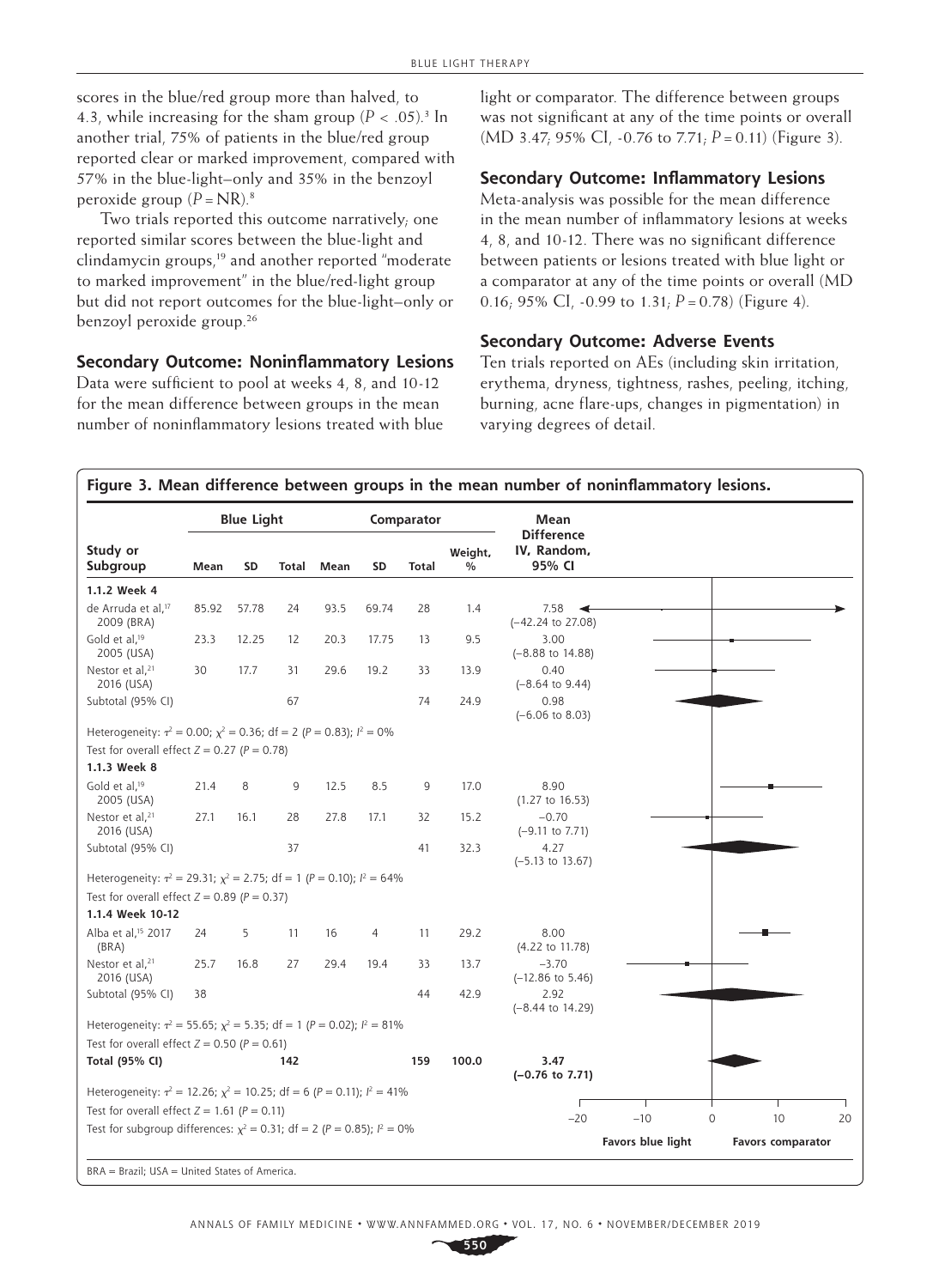Four trials reported the differences between bluelight and comparator groups in AEs.8,17,21,26 One trial found no significant differences between groups, except dryness/itch (more frequent with benzoyl peroxide),<sup>8</sup> and another found AEs in all treatment groups, but none were more severe than "mild."21 One study reported nearly all patients in benzoyl group reporting AEs vs 23% in blue light.<sup>17</sup> One reported 20% of patients in the benzoyl peroxide group reporting dryness or irritation; percentages in the other groups were unclear.26

Two trials reported the number of AEs for the trial overall rather than by treatment group3,16; few AEs were reported, and 4 trials reported narratively that the treatment had no side effects or was side-effect free.<sup>15,18,24,25</sup>

## **DISCUSSION**

This systematic review of blue-light therapy for acne found 14 eligible randomized trials. Methodological and reporting limitations of the trials limit the conclusions that can be drawn about the effect of blue-light therapy. Most trials had small sample sizes and were of limited duration, with none longer than 12 weeks. The risk of detection bias, reporting bias, and performance bias was high in many of the trials. Reporting quality of many trials was also limited, with missing information on interventions and quantitative findings. Only 5 of the included trials quantitatively reported on the primary outcome of investigator-assessed changes in acne severity, and all reported improvements in the intervention group compared with the compara-

|                                                                                                                                                                                                                        |       | <b>Blue Light</b> |              |       |       | Comparator |                          | Mean                                       |             |                          |    |
|------------------------------------------------------------------------------------------------------------------------------------------------------------------------------------------------------------------------|-------|-------------------|--------------|-------|-------|------------|--------------------------|--------------------------------------------|-------------|--------------------------|----|
| Study or Subgroup                                                                                                                                                                                                      | Mean  | SD                | <b>Total</b> | Mean  | SD    | Total      | Weight,<br>$\frac{0}{0}$ | <b>Difference</b><br>IV, Random,<br>95% CI |             |                          |    |
| 2.1.2 Week 4                                                                                                                                                                                                           |       |                   |              |       |       |            |                          |                                            |             |                          |    |
| de Arruda et al, <sup>17</sup> 2009<br>(BRA)                                                                                                                                                                           | 23.33 | 15.1              | 24           | 19.14 | 17.95 | 28         | 1.6                      | 4.19<br>$(-4.79$ to 13.17)                 |             |                          |    |
| Gold et al, <sup>20</sup> 2011<br>(USA)                                                                                                                                                                                | 14.5  | 8.75              | 12           | 15    | 9.75  | 13         | 2.5                      | $-0.50$<br>$(-7.75$ to $6.75$              |             |                          |    |
| Nestor et al, <sup>21</sup> 2016<br>(USA)                                                                                                                                                                              | 15.3  | 5.9               | 31           | 14.6  | 7.5   | 33         | 12.2                     | 0.70<br>$(-2.60 \text{ to } 4.00)$         |             |                          |    |
| Subtotal (95% CI)                                                                                                                                                                                                      |       |                   | 67           |       |       | 74         | 16.3                     | 0.87<br>$(-1.98$ to 3.71)                  |             |                          |    |
| Heterogeneity: $\tau^2 = 0.00$ ; $\chi^2 = 0.67$ ; df = 2 (P = 0.71); $l^2 = 0\%$<br>Test for overall effect $Z = 0.60$ ( $P = 0.55$ )<br>2.1.3 Week 8                                                                 |       |                   |              |       |       |            |                          |                                            |             |                          |    |
| Gold et al, <sup>19</sup> 2005,<br>(USA)                                                                                                                                                                               | 11.1  | 6                 | 9            | 10.4  | 3.75  | 9          | 6.2                      | 0.70<br>$(-3.92$ to 5.32)                  |             |                          |    |
| Nestor et al, <sup>21</sup> 2016,<br>(USA)                                                                                                                                                                             | 13.6  | 6.7               | 28           | 13.6  | 7.3   | 32         | 10.5                     | 0.00<br>$(-3.54 \text{ to } 3.54)$         |             |                          |    |
| Subtotal (95% CI)                                                                                                                                                                                                      |       |                   | 37           |       |       | 41         | 16.7                     | 0.26<br>$(-2.55$ to 3.07)                  |             |                          |    |
| Heterogeneity: $\tau^2 = 0.00$ ; $\chi^2 = 0.06$ ; df = 1 (P = 0.81); $l^2 = 0\%$<br>Test for overall effect $Z = 0.18$ ( $P = 0.86$ )<br>2.1.4 Week 10-12                                                             |       |                   |              |       |       |            |                          |                                            |             |                          |    |
| Alba et al, <sup>15</sup> 2017 (BRA)<br>(papules data)                                                                                                                                                                 | 4     | 2                 | 11           | 4     | 2     | 11         | 47.3                     | 0.00<br>$(-1.67$ to $1.67$                 |             |                          |    |
| Alba et al, <sup>15</sup> 2017 (BRA)<br>(pustules data)                                                                                                                                                                | 3     | 4                 | 11           | 2     | 4     | 11         | 11.8                     | 1.00<br>$(-2.34$ to 4.34)                  |             |                          |    |
| Nestor, et al, <sup>21</sup> 2016,<br>(USA)                                                                                                                                                                            | 12.9  | 6.9               | 27           | 14.7  | 9.4   | 33         | 7.8                      | $-1.80$<br>$(-5.93$ to 1.37                |             |                          |    |
| Subtotal (95% CI)                                                                                                                                                                                                      |       |                   | 49           |       |       | 55         | 66.9                     | $-0.03$<br>$(-1.44$ to 1.37)               |             |                          |    |
| Heterogeneity: $\tau^2 = 0.00$ ; $\chi^2 = 1.07$ ; df = 2 (P = 0.59); $l^2 = 0\%$<br>Test for overall effect $Z = 0.04$ ( $P = 0.96$ )                                                                                 |       |                   |              |       |       |            |                          |                                            |             |                          |    |
| Total (95% CI)                                                                                                                                                                                                         |       |                   | 153          |       |       | 170        | 100.0                    | 0.16<br>$(-0.99$ to 1.31)                  |             |                          |    |
| Heterogeneity: $\tau^2 = 0.00$ ; $\chi^2 = 2.11$ ; df = 7 (P = 0.95); $l^2 = 0\%$<br>Test for overall effect $Z = 0.28$ ( $P = 0.78$ )<br>Test for subgroup differences: $x^2 = 0.31$ ; df = 2 (P = 0.86); $l^2 = 0\%$ |       |                   |              |       |       |            |                          | $-10$<br>$-20$                             | $\mathbf 0$ | 10                       | 20 |
|                                                                                                                                                                                                                        |       |                   |              |       |       |            |                          | Favors blue light                          |             | <b>Favors comparator</b> |    |

**Figure 4. Mean difference between groups in the mean number of inflammatory lesions.**

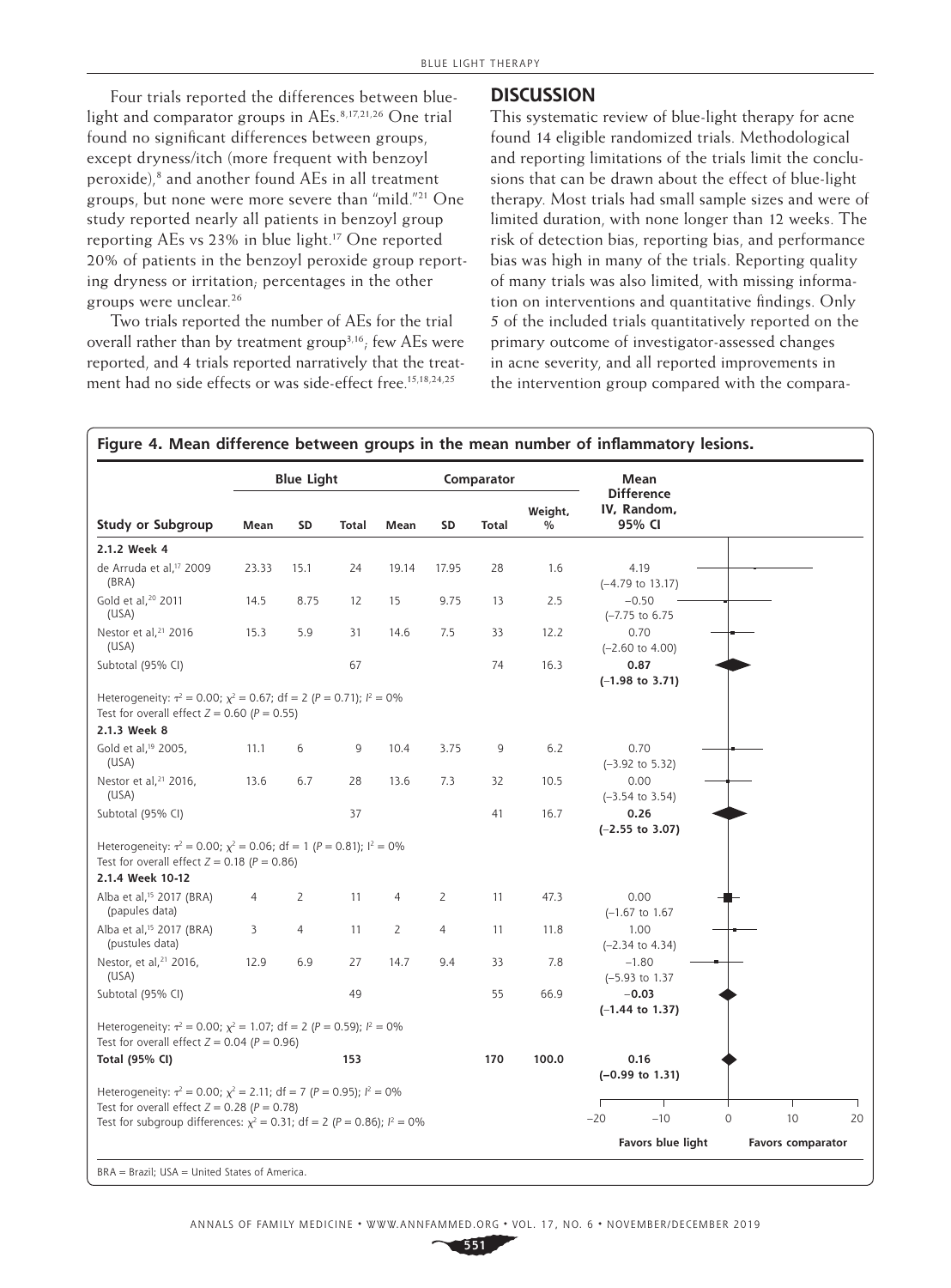tor, although the proportion of people who reported improvement and the size of improvement varied between studies.

A recent Cochrane review of light therapy for acne<sup>11</sup> included 71 studies in total and 8 trials that examined the effect of blue light.3,8,17-20,23,24 It also pointed out methodological weaknesses in the existing trials, which precluded meta-analysis of the results, and concluded that there is low certainty of the usefulness of blue-light therapy in the treatment of acne. The present systematic review adds 6 trials, $15,16,21,25-27$ but persisting limitations in the evidence base for blue-light therapy preclude recommendations about a particular intervention.

Additional randomized controlled trials of blue-light therapy require both more comprehensive reporting and higher methodological rigor. In particular, trials need to enroll a sufficient number of patients to detect clinically important differences, be of sufficiently long duration to be meaningful, and more consistently measure and report outcomes that are important to patients, including AEs. A core outcome set for acne clinical trials has been recently developed and includes the following domains: satisfaction with appearance, long-term acne control, health-related quality of life, extent of scars or marks, signs and symptoms, AEs, and satisfaction with treatment received; work is in progress to identify or develop measures for each of these outcomes.4 A more comprehensive reporting of the trials can be facilitated by adherence in reporting of the trials to the Template for Intervention Description and Replication checklist<sup>28</sup> and the Consolidated Standards of Reporting Trials statement.<sup>29</sup>

Methodological and reporting limitations in currently available trials preclude a firm conclusion about the effectiveness of blue-light therapy for acne. The potential role of blue light in acne is therefore likely to be secondary, following first-line treatments such as topical benzoyl peroxide. In particular, patients and clinicians might consider blue light as an alternative to oral antibiotics, to avoid both AEs and antibiotic resistance. Response should be carefully monitored, however. Patients who are currently considering using blue-light therapy should discuss with their clinicians the possible benefits of the therapy (noting that the estimates of benefit are variable and uncertain, and have not been studied beyond 12 weeks), the potential for AEs (noting that it is difficult to quantify the risk of AEs), and practical details about what the intervention involves and its cost, as well as the benefits, AEs, and practical details of any other treatment options they are considering.

**To read or post commentaries in response to this article, see it online at [http://www.AnnFamMed.org/content/17/6/545.](http://www.AnnFamMed.org/content/17/6/545)**

**Key words:** acne vulgaris; humans; light; phototherapy

Submitted November 30, 2018; submitted, revised, March 21, 2019; accepted April 11, 2019.

**Funding Support:** No funding or other material support was sought or received to perform this work specifically; however, several of the authors (T.H., C.D.M., P.G.) are recipients of funding from the National Health and Medical Research Council Centre for Research Excellence in Minimising Antimicrobial Resistance from Acute Respiratory Infections (CREMARA), and 2 of the authors' salaries (A.M.S., J.C.) are partially funded by CREMARA.

**Supplemental materials:** Available at [http://www.AnnFamMed.](http://www.AnnFamMed.org/content/17/6/545/suppl/DC1/) [org/content/17/6/545/suppl/DC1/.](http://www.AnnFamMed.org/content/17/6/545/suppl/DC1/)

#### **References**

- 1. Zaenglein AL, Pathy AL, Schlosser BJ, et al. Guidelines of care for the management of acne vulgaris. *J Am Acad Dermatol*. 2016;74(5): 945-973.e33.
- 2. Vos T, Flaxman AD, Naghavi M, et al. Years lived with disability (YLDs) for 1160 sequelae of 289 diseases and injuries 1990-2010: a systematic analysis for the Global Burden of Disease Study 2010. *Lancet*. 2012;380(9859):2163-2196.
- 3. Kwon HH, Lee JB, Yoon JY, et al. The clinical and histological effect of home-use, combination blue-red LED phototherapy for mild-tomoderate acne vulgaris in Korean patients: a double-blind, randomized controlled trial. *Br J Dermatol*. 2013;168(5):1088-1094.
- 4. Layton AM, Eady EA, Thiboutot DM, Tan J; Acne Core Outcomes Research Network (ACORN) Outcomes Identification Group. Identifying what to measure in acne clinical trials: first steps towards development of a core outcome set. *J Invest Dermatol*. 2017;137(8): 1784-1786.
- 5. Dessinioti C, Katsambas A. *Propionibacterium acnes* and antimicrobial resistance in acne. *Clin Dermatol*. 2017;35(2):163-167.
- 6. Walsh TR, Efthimiou J, Dréno B. Systematic review of antibiotic resistance in acne: an increasing topical and oral threat. *Lancet Infect Dis*. 2016;16(3):e23-e33.
- 7. Ashkenazi H, Malik Z, Harth Y, Nitzan Y. Eradication of *Propionibacterium acnes* by its endogenic porphyrins after illumination with high intensity blue light. *FEMS Immunol Med Microbiol*. 2003;35(1): 17-24.
- 8. Papageorgiou P, Katsambas A, Chu A. Phototherapy with blue (415 nm) and red (660 nm) light in the treatment of acne vulgaris. *Br J Dermatol*. 2000;142(5):973-978.
- 9. Thiboutot D, Gollnick H, Bettoli V, et al; Global Alliance to Improve Outcomes in Acne. New insights into the management of acne: an update from the Global Alliance to Improve Outcomes in Acne group. *J Am Acad Dermatol*. 2009;60(5)(suppl):S1-S50.
- 10. Seth D, Wang S, Ezaldein HH, Merati M, Scott JF. Over-the-counter light therapy for acne: a cross-sectional retrospective analysis. *Dermatol Online J*. 2019;25(1):13030/qt8sq5j6vk.
- 11. Barbaric J, Abbott R, Posadzki P, et al. Light therapies for acne. *Cochrane Database Syst Rev*. 2016;9:CD007917.
- 12. Simon C, Glasziou P. A truly "HANDI" resource. *Br J Gen Pract.* 2019; 69(679):80-81.
- 13. Higgins J, Green S, eds. *Cochrane Handbook for Systematic Reviews of Interventions.* Version 5.1.0. London: The Cochrane Collaboration. Updated Mar 2011.
- 14. Hozo SP, Djulbegovic B, Hozo I. Estimating the mean and variance from the median, range, and the size of a sample. *BMC Med Res Methodol*. 2005;5(1):13.